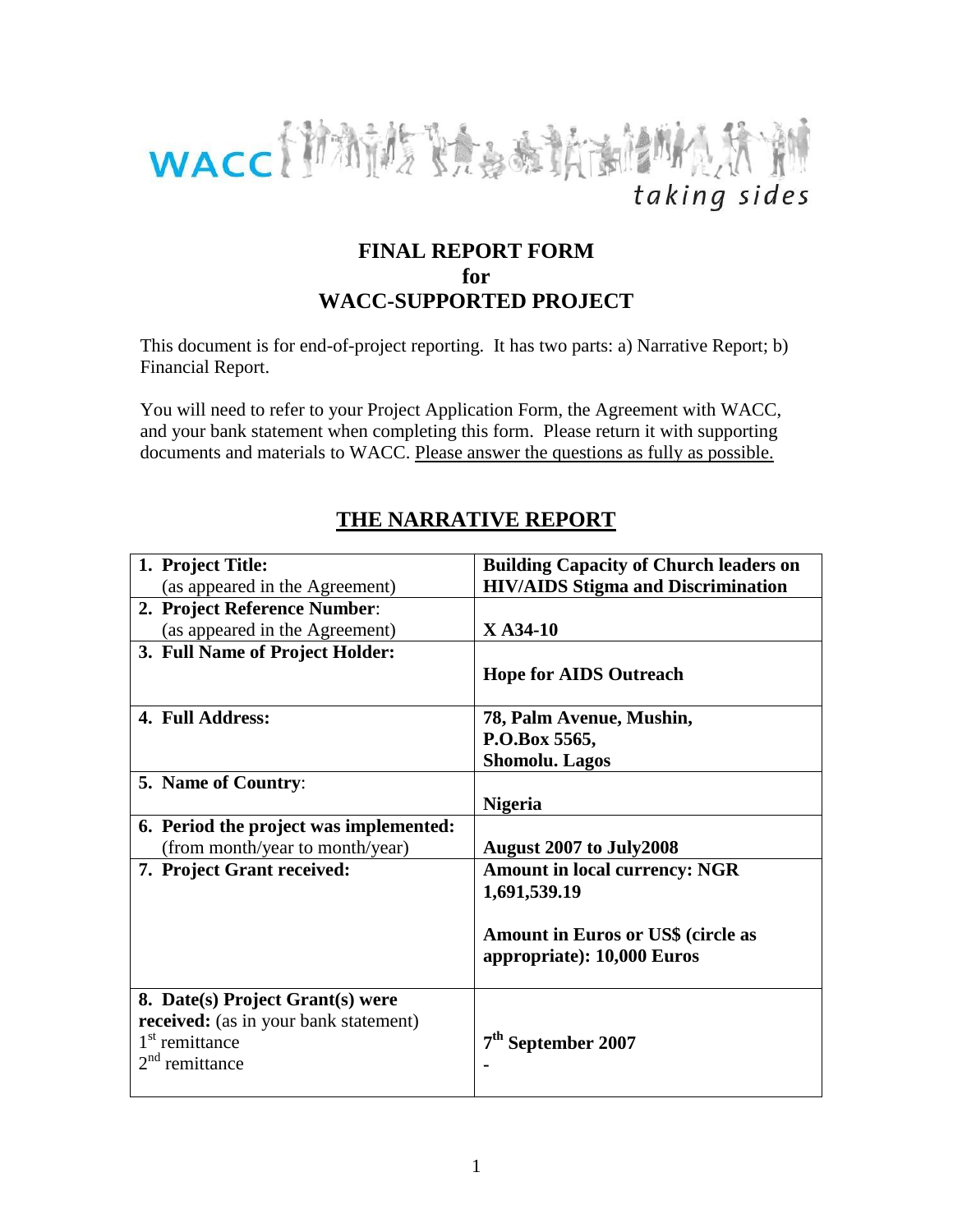## **9. Activities**

Give a summary of the major activities carried out during the reporting period in comparison with those planned. In case of changes *from the original objectives, please explain the reasons. Please describe in detail the activities of the project that were implemented such as content of production, programmes, workshops or training*

## 9.1

- 1) Training of 68 Pastors and 23 Church Ministers on HIV/AIDS Stigma and Discrimination skills as well as how to care for people living with HIV.
- 2) We carried out HIV Counselling and Testing for all participants.
- 3) Formation of a network of Pastors Concerns about AIDS in Nigeria. PCAAN.
- 4) Publication of 10,000 copies of what Every Christian Should Know and Do About HIV/AIDS

The Course Training content are attached as listed below;

- Course/Training content A2
- 9.2. The following equipments were purchased for the project;
	- 1) Multimedia Projector
	- 2) Giant Projector Screen
	- 3) Public Address System
		- 2 Speakers
		- 2 Microphones
		- 1 Amplifier

#### **10.** *Was the project successful? (If possible, please give measurable indicators.)*

The project was successful because at the time of this report, 16 churches among those participated had started HIV Counselling Services department/unit in their churches and these are confirmed active program.

more importantly was that around middle of the project, our organization was nominated for the prestigious HIV/AIDS National Award, the Red Ribbon Award 2007, for the Breaker of Silence category. It was mainly because of the WACC activities that we are doing around the time.

## **11. Project Beneficiaries**

Please describe the actual direct beneficiaries and indicate the number of women and men. Please also mention any indirect beneficiaries.

The primary beneficiaries of the project were the 97 Church Leaders that participated in the training workshop. However by extension, over 5,000 members of their congregation with each having an average of church attendance of 50 people.

The participants list BELOW has the full name Church address gender breakdown as well as contactable cell phone numbers; Male 63, Female 34

## **WACC TRAINING WORKSHOPS PARTICIPANTS**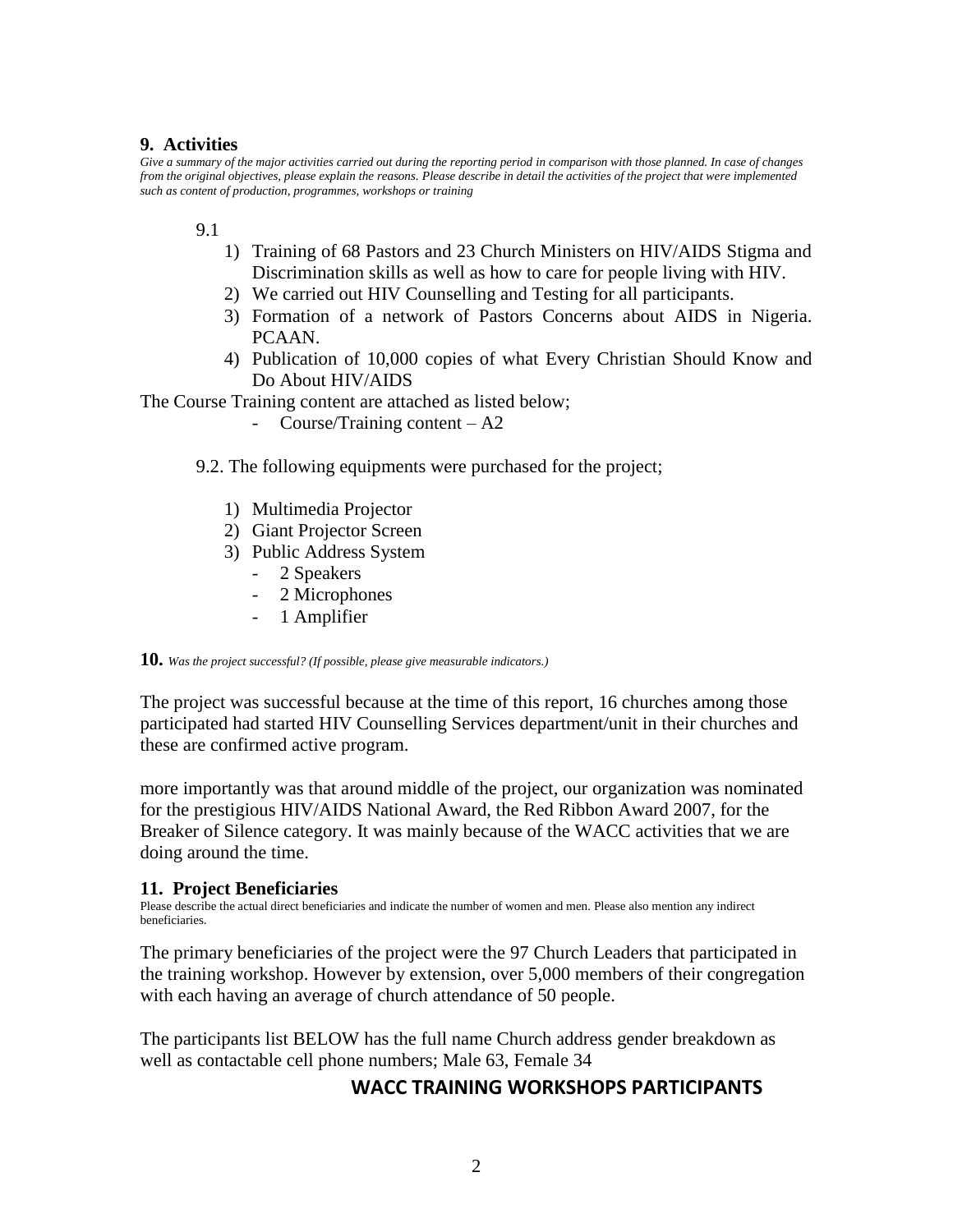| <b>Full Name</b>             | <b>Church Address</b>                                | sex | Cell Number |
|------------------------------|------------------------------------------------------|-----|-------------|
| Rev. J. U. Williams          | Radiant International Church                         | М   | 8033236814  |
| Mrs. Fabiyi Adenike          | Gospel of fire Ministries, NNPC Ejigbo               | F   | 8033091588  |
| Pastor Oluyale Omowunmi      | Restoration Chapel, 12/14 Shobanjo St. Mushin        | F   | 8032825020  |
| Pastor J. Olaleye            | Christ Apostolic Mission, 26, Oliyide St. Mushin     | M   | 8023890587  |
| Rev. Eno. D. Nkan            | 25, Ifelodun Street, odunsi Bariga                   | M   | 8035672347  |
| Pastor Wale Adebayo          | Foursqueare Gospel church 39, Ofada St. Mushin       | M   | 8023127604  |
| Elder edibo .A. Abraham      | Christ Life Evangelical Min. Box 1649 Agege          | M   | 8077814024  |
| Evang. Olushola Ajilore      | Glory Christian Centre, 20 Odoolowu St. Ijesha       | M   | 8033274363  |
| Pastor Amos Smith            | Christian Church Outreach Missions Int'l             | M   | 8025320407  |
| Bro. Kehinde Adesanya        | CCOM, 57, Oseni St. Chemist B/Stop okota             | M   | 8033941805  |
| Onwochei G.N (Mrs)           | Lifespring Bible Church, 11olayiwola Liasu St, ilasa | F   | 8060619813  |
| Francis A. Akinlolu          | Foursqueare Gospel Church 2, Majolate Str, Onpanu    | M   | 8057701100  |
| Evang. T. Ogunleye           | Methodist Church of Nig. Gbadebo Str. Ijesha         | F   | 8033532404  |
| Pastor Anyamele Emeka        | Glory Christian Centre, 20 Odoolowu St. Ijesha       | M   | 8024626313  |
| Mrs. Oyinyemi Busola         | Methodist Church of Nig. 4, Omogunwa Str Ejigbo      | F   | 8023182630  |
| Mrs. Whiskey                 | Holy Fellowship Church, idi-Araba                    | F   | 8025439200  |
| Alawude . O. Emeka           | Glory Christian Centre, 20 Odoolowu St. Ijesha       | M   | 8024626313  |
| Rev. Isikaiye                | COPEM Ministries, 116, Palm Avenue Mushin            | M   | 8062579794  |
| Pastor Sunday Praise         | Lifetime Miracle Ministries, 22 Onanuga Str          | M   | 8055532909  |
| Pastor Uriel Kamea           | Life Foundation Church, 67, St. Fimbarrs Rd. Akoka   | M   | 8023814611  |
| Lady Modupa Elemuo           | Mushin Primary Health Centre, Palm Ave.              | F   | 8037269505  |
| Mrs. Olajumoke sule          | Mushin Primary Health Centre, Palm Ave.              | F   | 8035359057  |
| Pastor Olumide Makinde       | Glory Christian Centre, 20 Odoolowu St. Ijesha       | M   | 8062962667  |
| Mrs. Patience E. Odiase      | Foursquare Gospel Church, Ifako Gbagada              | F   | 8023044673  |
| Pastor C.O. Okanlawom        | God's Pleasure Ministries, Egbe                      | M   | 8023053440  |
| Deaconess. E. Adeagbo        | Christ Gospel Assembly. 80 Oyewole Rd, Iyana Ipaja   | F   | 8029028424  |
| Pastor Femi. M. Johnson      | Jesus Way Mission, 6 Shomefun St, Ogba               | M   | 8037223653  |
| Pastor Sade Animashaun       | <b>Everlasting Love World Outreach</b>               | F   | 8053341583  |
| Sis. Josephine Boluwatife    | The Redeemed Christian Church of God                 | F   | 8023044923  |
| Sis. Okafor Helen            | <b>Christ Evangelical Church</b>                     | F   | 8024213181  |
| Rev. Otiayo Beeuty           | <b>Bible Life Witness Ministry</b>                   | F   | 8023125392  |
| Pastor Adeniyan. V.A         | Halleluyah Assembly 88, Oyewole Rd. Agege            | F   | 8061257374  |
| <b>Pastor Nwafor Gabriel</b> | Halleluyah Assembly 88, Oyewole Rd. Agege            | M   | 8052269710  |
| Mrs. Agunloye Pat            | Christ Gospel Assembly. Miran                        | F   | 8050808868  |
| Mr. Dayo Emmanuel            | Journalist for Christ                                | M   | 8033374017  |
| Pastor Anya Sampson          | No 1, Oladele Street, Ogba Oke-Ira                   | M   | 8033037338  |
| Pastor Anietie Ezeimo        | <b>Soul Passion Commission</b>                       | M   | 8033324624  |
| Deaconess. Patricia          |                                                      |     |             |
| Jadesola                     | The Redeemed Christian Church of God                 | F   | 8033050684  |
| Mrs. R. O. Sule              | Primary Health Centre, Palm Avenue Mushin            | F   | 8035359057  |
| Mrs. Elemuo                  | Primary Health Centre, Palm Avenue Mushin            | F   | 8037269505  |
| Pastor John Mokwenye         | Miracle of Christ Mission Woldwide, Lagos            | M   | 8027018800  |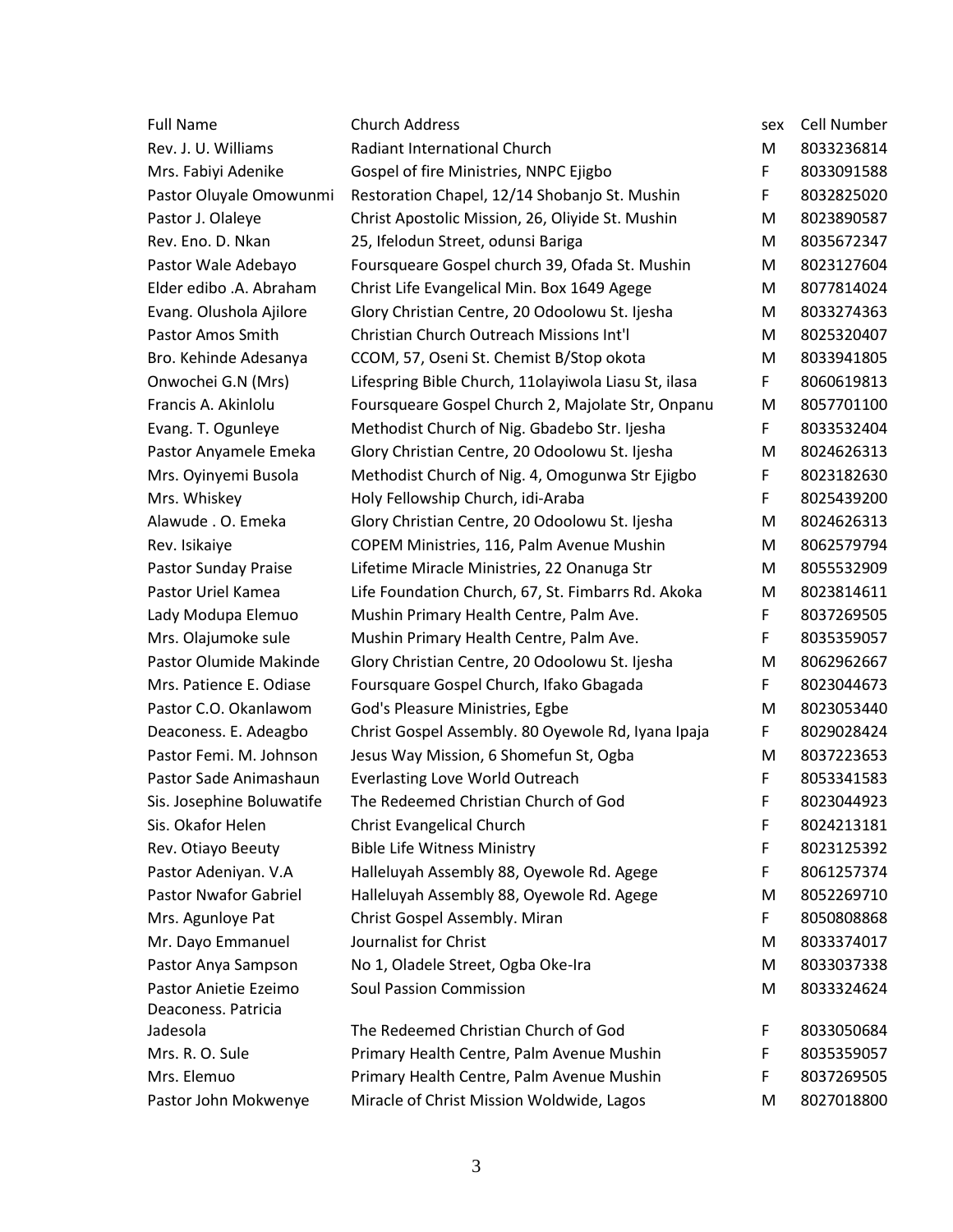| Pastor (Mrs) Adeyemi .E.B    | <b>Beutiful Gate Bible Church</b>                                                                       | F | 8023416662 |
|------------------------------|---------------------------------------------------------------------------------------------------------|---|------------|
| Pst Adebisi Ritimi Williams  | Victorious Life bible Church, Acme Rd Ogba                                                              | M | 8038160492 |
| Pst Okeleye Jumoke .B        | <b>Total Redemption Mission</b>                                                                         | F | 8060043212 |
| Pastor Odibashi Moses        | Holy Ghost Hour Ministry, Lagos                                                                         | M | 8027531704 |
| Pastor Salami D Iyiola       | The Christ Miracle Centre Inc.                                                                          | M | 8029478579 |
| Pastor M. A. Oluwafemi       | Unity Baptist Church, 6 Mathew Ojo St Ikotun                                                            | M | 8022079198 |
| Pastor Shola Adedayo         | End Time Army of God Movement, Mushin                                                                   | M | 8033436992 |
| Pastor David .T. Agbeye      | Logos Gospel Revival Outreach                                                                           | M | 8023454320 |
| Pastor Okeleye Olubukola     | <b>Total Redemption Mission</b>                                                                         | M | 8023094045 |
| <b>Oviomoh Tegah Bridget</b> | Foursquare Gospel Church, 30/32 Olisulaikere ikotun                                                     | F | 8034445330 |
| Pastor Innocent Dibia        | <b>Christ Deliverance Ministries International</b>                                                      | M | 8083942772 |
| Pastor J.O. Dahunsi          | C.A.C Oke-Igbala, 13 Fagbile Str Odiolowo Mushin                                                        | M | 8056353245 |
| Evang. Adebisi Lawrence      | Prayerlink Evangelical Ministries 23/27 Ogunfunmi St                                                    | M | 8024136628 |
| Pastor Olumide Osinuga       | New Convenant Gospel Church, 1156 Ikordu Rd                                                             | М | 8027758068 |
| Bro. Precious Aigbireahon    | New Convenant Gospel Church, 1156 Ikordu Rd                                                             | M | 01-7631182 |
| Pastor Joshua Jeremiah       | CMD 7, Agulejika Str, Ijeshatedo S/L                                                                    | M | 8026845552 |
| Pastor G. A. Akanji          | C.A.C Voice of God Ministry, 29 Ikale Str Ijesha                                                        | M | 8034252883 |
| Mrs. Kehide Mosunmola        | C.A.C Voice of God Ministry, 29 Ikale Str Ijesha                                                        | F | 8080761609 |
| Mrs. Peterside Sussanah      | The True Church of God                                                                                  | F | 8033744781 |
| Miss. Igho Rita A            | 49/51 Ilamoye Street, Ijeshatedo S/L                                                                    | F | 8052250864 |
| Sis. Mercy O. Nwachukwu      | 49/51 Ilamoye Street, Ijeshatedo S/L                                                                    | F | 8062639370 |
| Bro. Jehoshafat E. Osuji     | 49/51 Ilamoye Street, Ijeshatedo S/L                                                                    | M | 8024723199 |
| Pastor Efimalu Syvester      | Igbobi Foursquare Gospel Church, Shomolu Lagos                                                          | M | 8023826597 |
| Evang. Alfred A              |                                                                                                         |   |            |
| Olowookere                   | Methodist Church Nigeria Mushin Distrct, Palm Ave                                                       | M | 8066104408 |
| Pastor lyke Iwueke           | Jesus Life Evangelical Mission, Lagos                                                                   | M | 8023291512 |
| <b>Pastor Emmanuel Obot</b>  | Jesus Life Evangelical Mission, Lagos                                                                   | M | 8085960518 |
| Rev(Mrs) Salami Sidikat      | Amen Pentecostal Mission, Ijoko Alagbado                                                                | F | 8028301780 |
| Rev. Philip Durojaiye        | Christ Later Glorious Assembly, Ago Palace way Okota                                                    | M | 8032267213 |
| Rev. E. E. Madukwe           | Assemblies of God Church, 4 Tapa Str Orile                                                              | M | 8035627567 |
| Rev. Paul E. Kalu            | Assemblies of God Church, 37/9 Ireti Owoseni Ijora                                                      | M | 8037270346 |
| Pastor Joseph Okoye          | <b>Victory Mission Assembly</b>                                                                         | m | 8036972976 |
| Pastor Okoko Nse             | Zion Light Bible Ministry, 22 Osime Str Sari Iganmu<br>Jesus Reigns International Ministry 48/62 Ojo Rd | M | 8059422678 |
| Ernest-Ferguson .P.U         | Ajegunle                                                                                                | M | 8055239712 |
| Rev. F.A.M. Oyelakin         | Assemblies of God Church, 11 Epe Str Amukoko                                                            | M | 8023203071 |
| Rev. Dr Issac J Bassey       | Holy Power Divine Bible Church, 3 Alayaki St Amukoko                                                    | M |            |
| pastor Keshin Paul           | Faith in God Gospel Church                                                                              | M | 8051715756 |
| Evang. Lawrence Joshua       | Faith in God Gospel Church                                                                              | M | 7027780210 |
| Pastor Johnson Abiodun       | Living Citizens International Ministries                                                                | M | 8023059842 |
| Pastor Jude Hycingth         | Powerhouse of God Bible Mission S/Iganmu                                                                | M | 8056634280 |
| Pastor Jeremiah Lasu .I      | Real Life International                                                                                 | M | 8028479918 |
| Pastor Victor                | The Anointed Pentecostal Mission, 73 Ezeagu St                                                          | M | 8020660590 |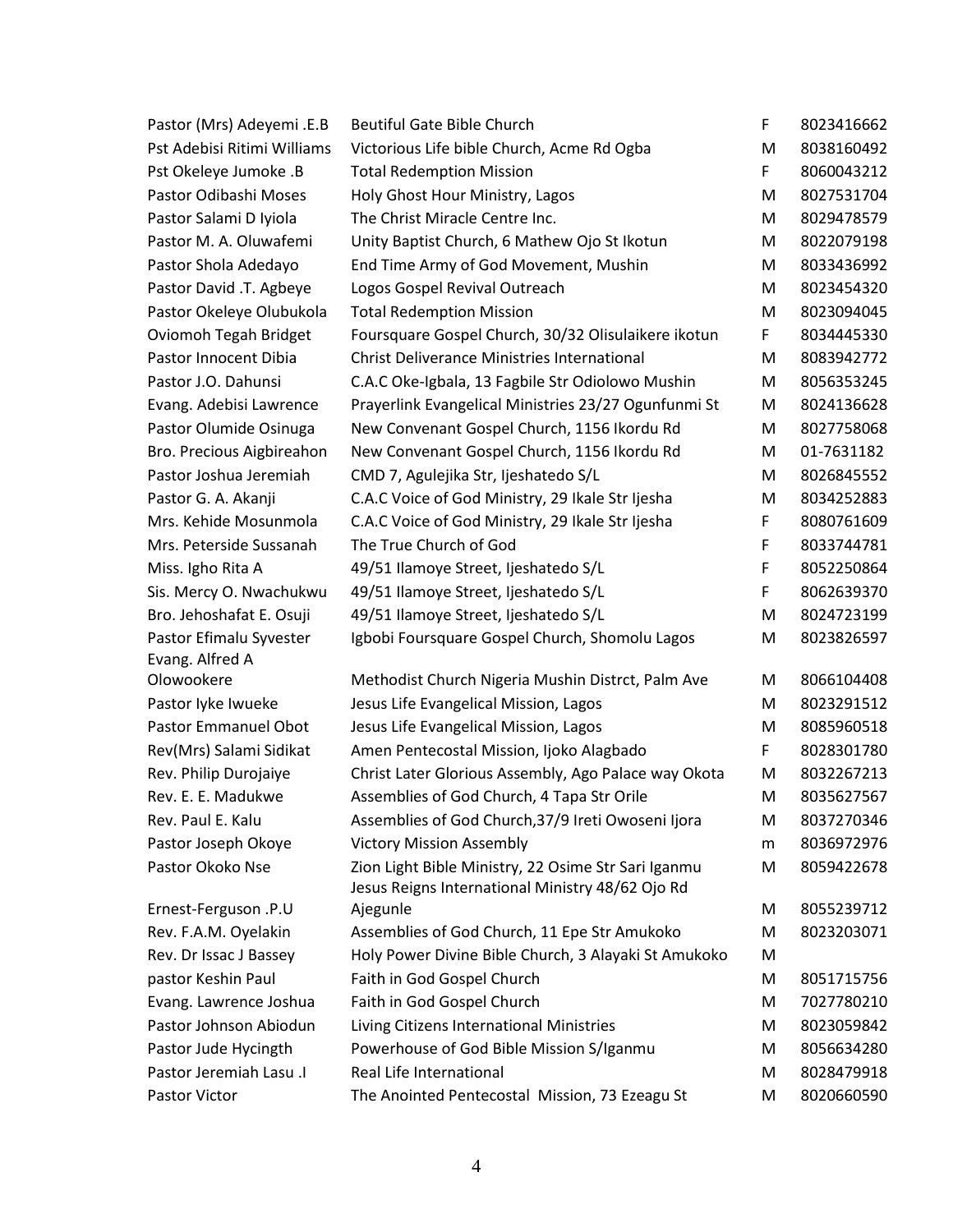| H.Adensoedo                         | Ajegunle                                                                                                |   |            |
|-------------------------------------|---------------------------------------------------------------------------------------------------------|---|------------|
| Rev. Chris D. Ufot                  | Zion Light Bible Ministry, 22 Osime Str Sari Iganmu<br>Word of Reconciliation Mission, 3 Bakare Faro St | м | 8023692656 |
| Rev. Osita J. El-Shaddai            | Amukoko                                                                                                 | М |            |
| Godwin Chinaka Okafor               | Christhelp Outreach Ministry 63/5 Ishaga Rd S/L                                                         | M | 8034332029 |
| Ikhuoria Kennedy<br>Angelina Oluchi | New Life in Christ Deliverance Min. 5 Bello St S/L                                                      | M | 8036804681 |
| Nwachukwu                           | New Life in Christ Deliverance Min. 5 Bello St S/L                                                      | F | 8032483968 |
| Lawal Sherifat Oyebisi              | New Life in Christ Deliverance Min. 5 Bello St S/L                                                      | F | 8033966904 |
| Rev. Adegoke S.                     | New Convenant Church, 35/41 Shipeolu Str Shomolu                                                        | M | 8037221402 |
| Oladipo Abimbola                    | New Convenant Church, 35/41 Shipeolu Str Shomolu<br>Power of Faith Int'l Churches, 20 Odunukan Abuke    | F | 8055065453 |
| Pastor Eshiesh .O. Andrew           | ljesha                                                                                                  | m | 8033926026 |
| Rev. Dr. Ben Amba                   | Overcomers Bible Church, 79 ijesha Road S/L                                                             | M | 8027209543 |
| Sis. Bola Ojelade                   | 10, Shonde Street, ijeshatedo S/L                                                                       | F | 8025667461 |
| Pastor E. N. Ojukwu                 | Jesus Harvesters Mission, 2 Colex Close, Ijesha S/L                                                     | м | 8060935332 |
| Osinowo Olubunmi                    | Christ Imperial Word mission                                                                            | F | 8023065910 |
| Pastor Ifeanyi Emmanuel             | Thertre of Faith Ministries, 3 Toyo Kehinde Cr, Egbeda                                                  | М | 8023646776 |

**12.** How have the beneficiaries reacted to the programme activities? What were the impacts of the project and different effects on women and men in the project?

The impact of the project with the reaction from the participants was on page 6 of the report printed and was distributed during the congress in Cape Town.

**13.** Outcome and Outputs of the project: What has your project achieved and what has changed?

The outcome of the project was that it has successfully trained 97 Church Leaders and for the first time in the country when large number of senior Pastors will gathered and be tested for HIV with media reporting on the same and at the same time have huge impact with thousands viewing the story online. [www.nigeria-aids.com/pastors/hivtesting](http://www.nigeria-aids.com/pastors_hiv_testing)

#### **14. Evaluation**

14.1 What were the results of evaluating the project?

The project has led to the discovery of the need and hunger for HIV communication in the Church in Lagos and among its leadership in particular. By extension the need for stigma reduction and discrimination can be well handle with the church involvement if better structures are laid. More importantly, is the importance of the communication in bringing about the reduction in HIV discrimination in communities this project is an eye opener to all participants as well as those that hear about it.

14.2 What were the challenges, difficulties, and/or failures in carrying out the project? Please explain how you addressed these issues.